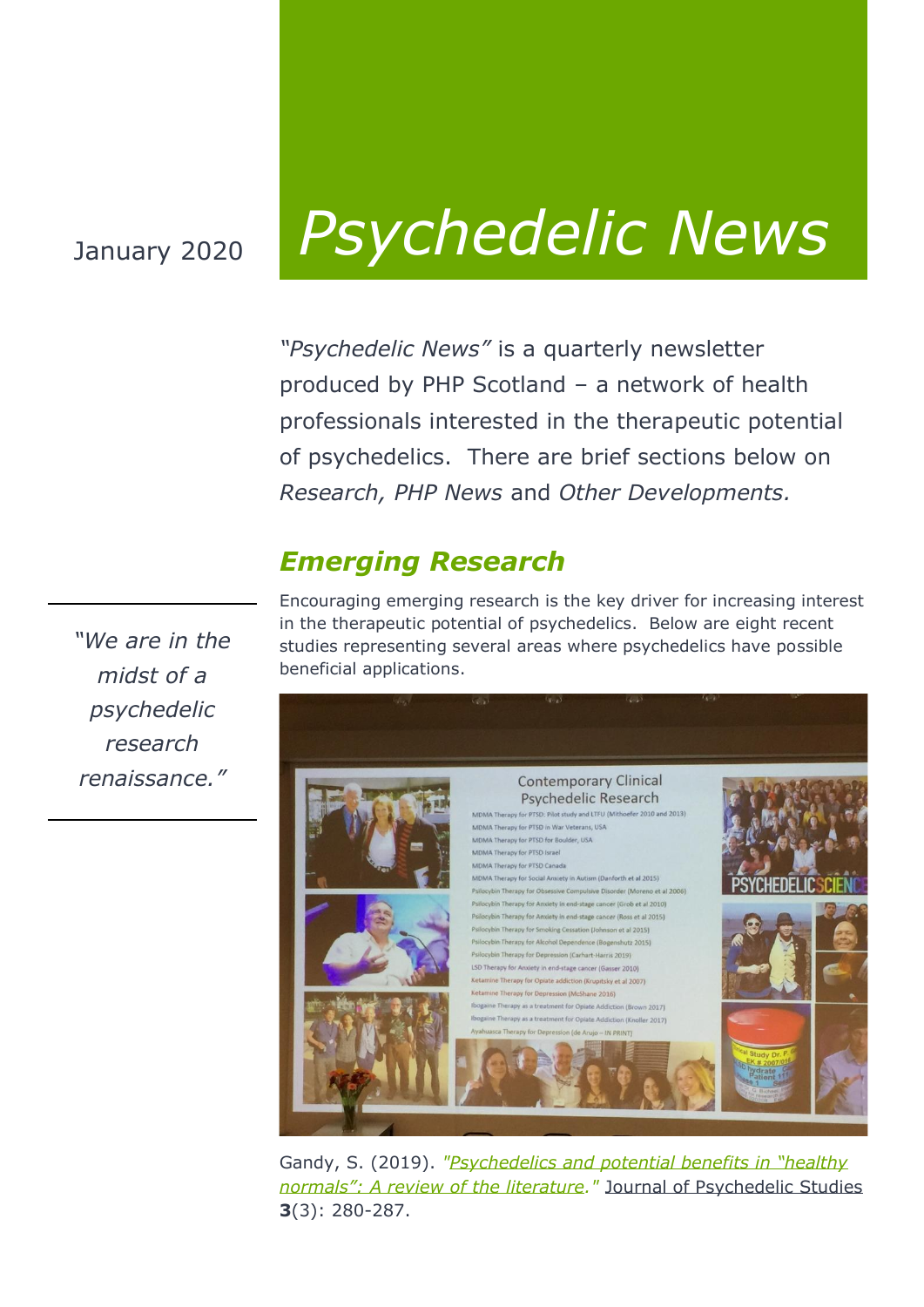(Available in free full text) We are in the midst of a psychedelic research renaissance. With research examining the efficacy of psychedelics as a treatment for a range of mental health indications still in its early stages, there is an increasing body of research to show that careful use of psychedelics can yield a variety of benefits in "healthy normals" and so lead to "the betterment of well people." Psychedelics have been found to modulate neuroplasticity, and usage in a supportive setting can result in enduring increases in traits such as well-being, life satisfaction, life meaning, mindfulness, and a variety of measures associated with prosocial behaviors and healthy psychological functioning. The effect of psychedelic experience on measures of personality trait openness and is potential implications is examined, and the potential role of awe as a mediator of the benefits of the psychedelic experience is discussed. Special attention is given to the capacity of psychedelics to increase measures of nature relatedness in an enduring sense, which is being correlated with a broad range of measures of psychological well-being as well as a key predictor of pro-environmental awareness and behavior. The effects of particular classical psychedelic compounds on healthy people are discussed, with special attention given to the mysticaltype experiences occasioned by high doses of psychedelics, which appear to be an important mediator of long-term benefits and psychotherapeutic gains. Research looking at the potential benefits of psychedelic microdosing is discussed. Potential future research avenues are explored, focusing on the potential development of psychedelics as agents of ecotherapy.

Griffiths, R. R., et al. (2019). *["Survey of subjective "God encounter](https://doi.org/10.1371/journal.pone.0214377)  [experiences": Comparisons among naturally occurring experiences](https://doi.org/10.1371/journal.pone.0214377)  [and those occasioned by the classic psychedelics psilocybin, LSD,](https://doi.org/10.1371/journal.pone.0214377)  [ayahuasca, or DMT.](https://doi.org/10.1371/journal.pone.0214377)"* PLoS ONE **14**(4): e0214377.

(Available in free full text) Naturally occurring and psychedelic drug–occasioned experiences interpreted as personal encounters with God are well described but have not been systematically compared. In this study, five groups of individuals participated in an online survey with detailed questions characterizing the subjective phenomena, interpretation, and persisting changes attributed to their single most memorable God encounter experience (n = 809 Non-Drug, 1184 psilocybin, 1251 lysergic acid diethylamide (LSD), 435 ayahuasca, and 606 N,Ndimethyltryptamine (DMT)). Analyses of differences in experiences were adjusted statistically for demographic differences between groups. The Non-Drug Group was most likely to choose "God" as the best descriptor of that which was encountered while the psychedelic groups were most likely to choose "Ultimate Reality." Although there were some other differences between non-drug and the combined psychedelic group, as well as between the four psychedelic groups, the similarities among these groups were most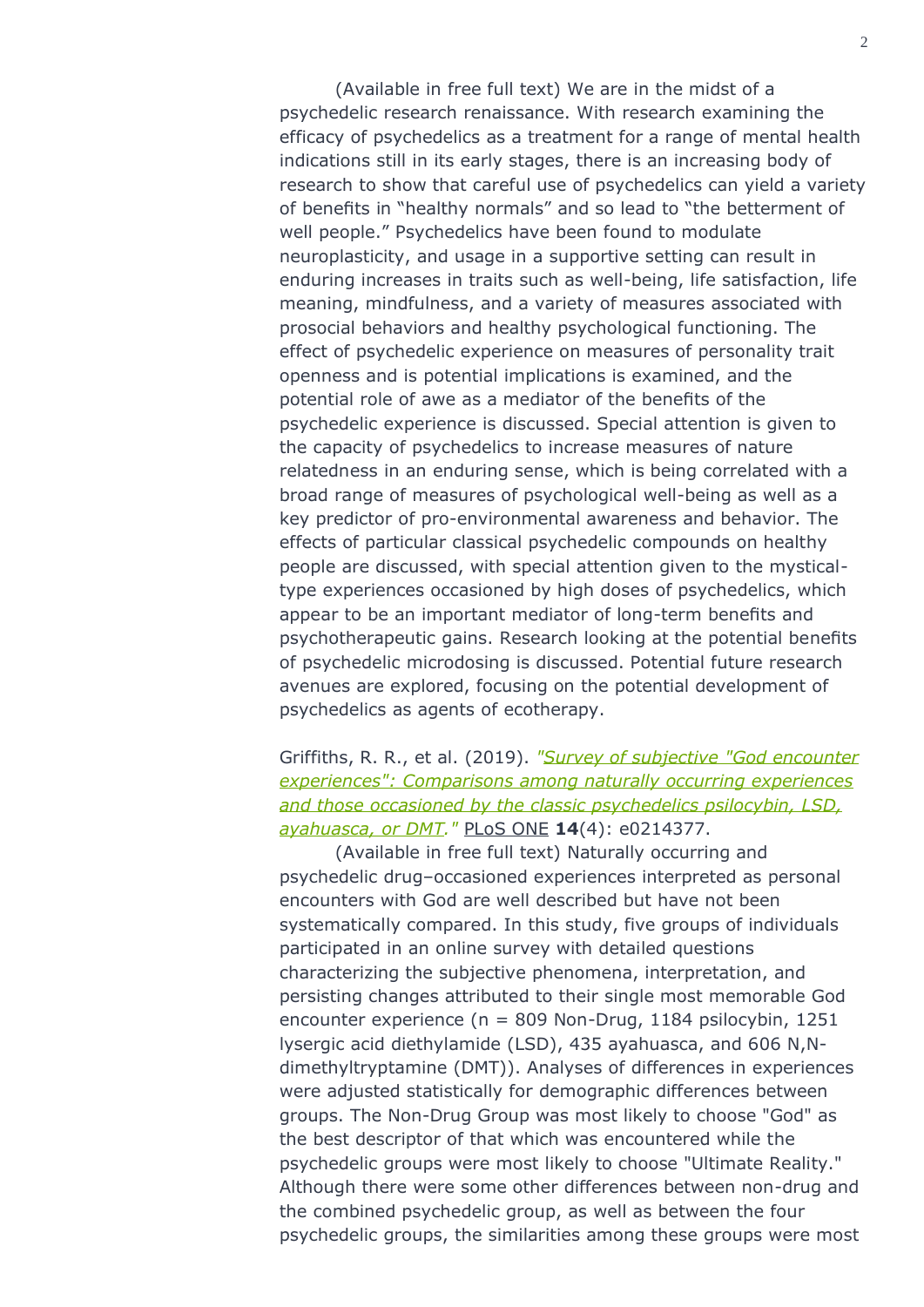striking. Most participants reported vivid memories of the encounter experience, which frequently involved communication with something having the attributes of being conscious, benevolent, intelligent, sacred, eternal, and all-knowing. The encounter experience fulfilled a priori criteria for being a complete mystical experience in approximately half of the participants. More than twothirds of those who identified as atheist before the experience no longer identified as atheist afterwards. These experiences were rated as among the most personally meaningful and spiritually significant lifetime experiences, with moderate to strong persisting positive changes in life satisfaction, purpose, and meaning attributed to these experiences. Among the four groups of psychedelic users, the psilocybin and LSD groups were most similar and the ayahuasca group tended to have the highest rates of endorsing positive features and enduring consequences of the experience. Future exploration of predisposing factors and phenomenological and neural correlates of such experiences may provide new insights into religious and spiritual beliefs that have been integral to shaping human culture since time immemorial.

## Kettner, H., et al. (2019). *["From egoism to ecoism: psychedelics](https://www.mdpi.com/1660-4601/16/24/5147)  [increase nature relatedness in a state-mediated and context](https://www.mdpi.com/1660-4601/16/24/5147)[dependent manner.](https://www.mdpi.com/1660-4601/16/24/5147)"* International Journal of Environmental Research and Public Health **16**(24): 5147.

(Available in free full text) (1) Background: There appears to be a growing disconnection between humans and their natural environments which has been linked to poor mental health and ecological destruction. Previous research suggests that individual levels of nature relatedness can be increased through the use of classical psychedelic compounds, although a causal link between psychedelic use and nature relatedness has not yet been established. (2) Methods: Using correlations and generalized linear mixed regression modelling, we investigated the association between psychedelic use and nature relatedness in a prospective online study. Individuals planning to use a psychedelic received questionnaires 2 weeks before ( $N = 654$ ), plus one day, 2 weeks, 4 weeks, and 2 years after a psychedelic experience. (3) Results: The frequency of lifetime psychedelic use was positively correlated with nature relatedness at baseline. Nature relatedness was significantly increased 2 weeks, 4 weeks and 2 years after the psychedelic experience. This increase was positively correlated with concomitant increases in psychological well-being and was dependent on the extent of ego-dissolution and the perceived influence of natural surroundings during the acute psychedelic state. (4) Conclusions: The here presented evidence for a contextand state-dependent causal effect of psychedelic use on nature relatedness bears relevance for psychedelic treatment models in mental health and, in the face of the current ecological crisis, planetary health.

*"evidence for a context- and statedependent causal effect of psychedelic use on nature relatedness."*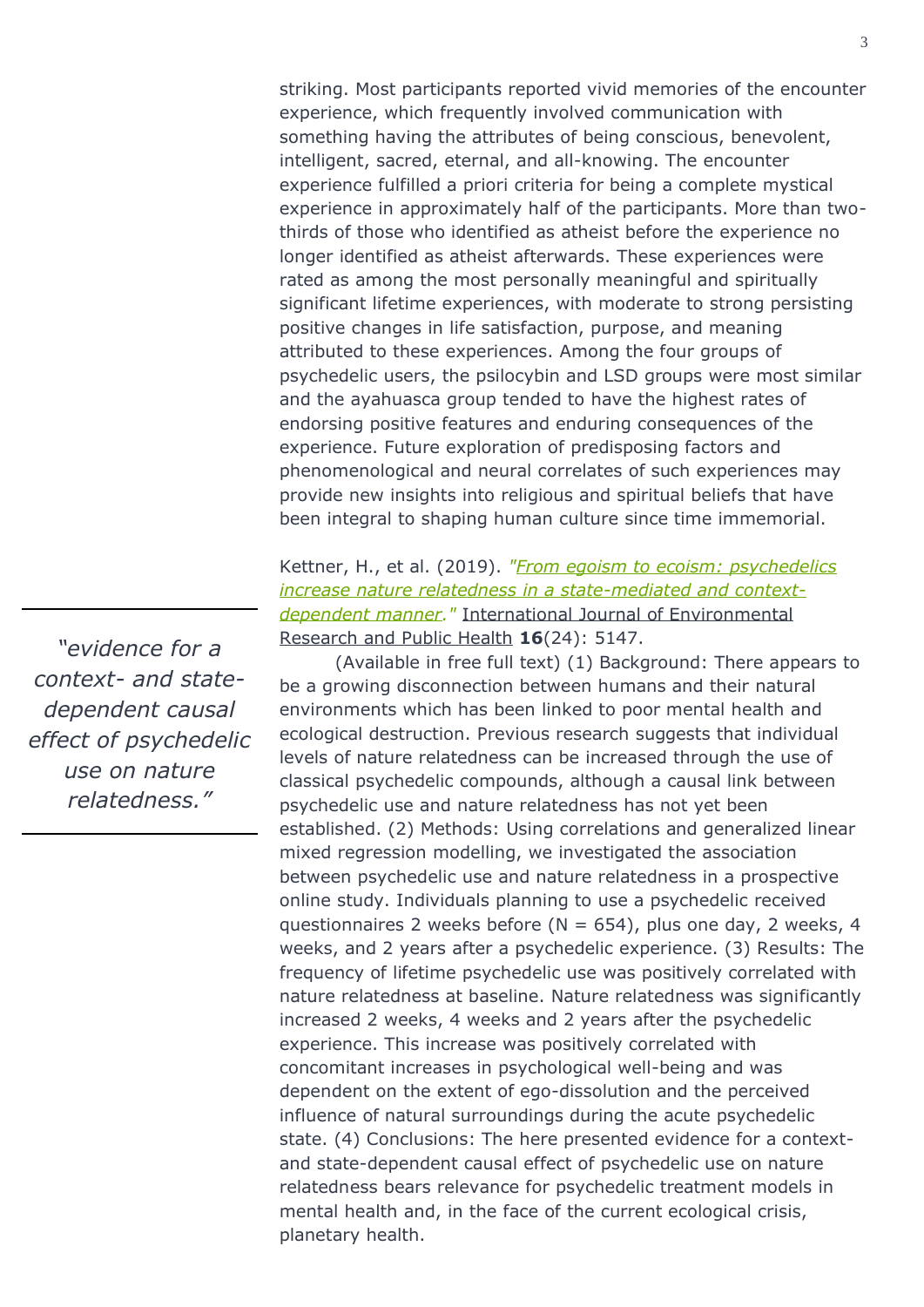Kuypers, K. P., et al. (2019). *["Microdosing psychedelics: More](https://journals.sagepub.com/doi/abs/10.1177/0269881119857204)  [questions than answers? An overview and suggestions for future](https://journals.sagepub.com/doi/abs/10.1177/0269881119857204)  [research.](https://journals.sagepub.com/doi/abs/10.1177/0269881119857204)"* Journal of Psychopharmacology **0**(0): 0269881119857204.

(Available in free full text) Background: In the past few years, the issue of 'microdosing' psychedelics has been openly discussed in the public arena where claims have been made about their positive effect on mood state and cognitive processes such as concentration. However, there are very few scientific studies that have specifically addressed this issue, and there is no agreed scientific consensus on what microdosing is. Aim: This critique paper is designed to address questions that need to be answered by future scientific studies and to offer guidelines for these studies. Approach: Owing to its proximity for a possible approval in clinical use and short-lasting pharmacokinetics, our focus is predominantly on psilocybin. Psilocybin is allegedly, next to lysergic acid diethylamide (LSD), one of the two most frequently used psychedelics to microdose. Where relevant and available, data for other psychedelic drugs are also mentioned. Conclusion: It is concluded that while most anecdotal reports focus on the positive experiences with microdosing, future research should also focus on potential risks of (multiple) administrations of a psychedelic in low doses. To that end, (pre)clinical studies including biological (e.g. heart rate, receptor turnover and occupancy) as well as cognitive (e.g. memory, attention) parameters have to be conducted and will shed light on the potential negative consequences microdosing could have.

## Martial, C., et al. (2019). *["Neurochemical models of near-death](http://www.sciencedirect.com/science/article/pii/S105381001830535X)  [experiences: A large-scale study based on the semantic similarity of](http://www.sciencedirect.com/science/article/pii/S105381001830535X)  [written reports."](http://www.sciencedirect.com/science/article/pii/S105381001830535X)* Consciousness and Cognition **69**: 52-69.

(Available in free full text on Researchgate) The real or perceived proximity to death often results in a non-ordinary state of consciousness characterized by phenomenological features such as the perception of leaving the body boundaries, feelings of peace, bliss and timelessness, life review, the sensation of traveling through a tunnel and an irreversible threshold. Near-death experiences (NDEs) are comparable among individuals of different cultures, suggesting an underlying neurobiological mechanism. Anecdotal accounts of the similarity between NDEs and certain drug-induced altered states of consciousness prompted us to perform a large-scale comparative analysis of these experiences. After assessing the semantic similarity between  $\approx$ 15,000 reports linked to the use of 165 psychoactive substances and 625 NDE narratives, we determined that the N-methyl-D-aspartate (NMDA) receptor antagonist ketamine consistently resulted in reports most similar to those associated with NDEs. Ketamine was followed by Salvia divinorum (a plant containing a potent and selective κ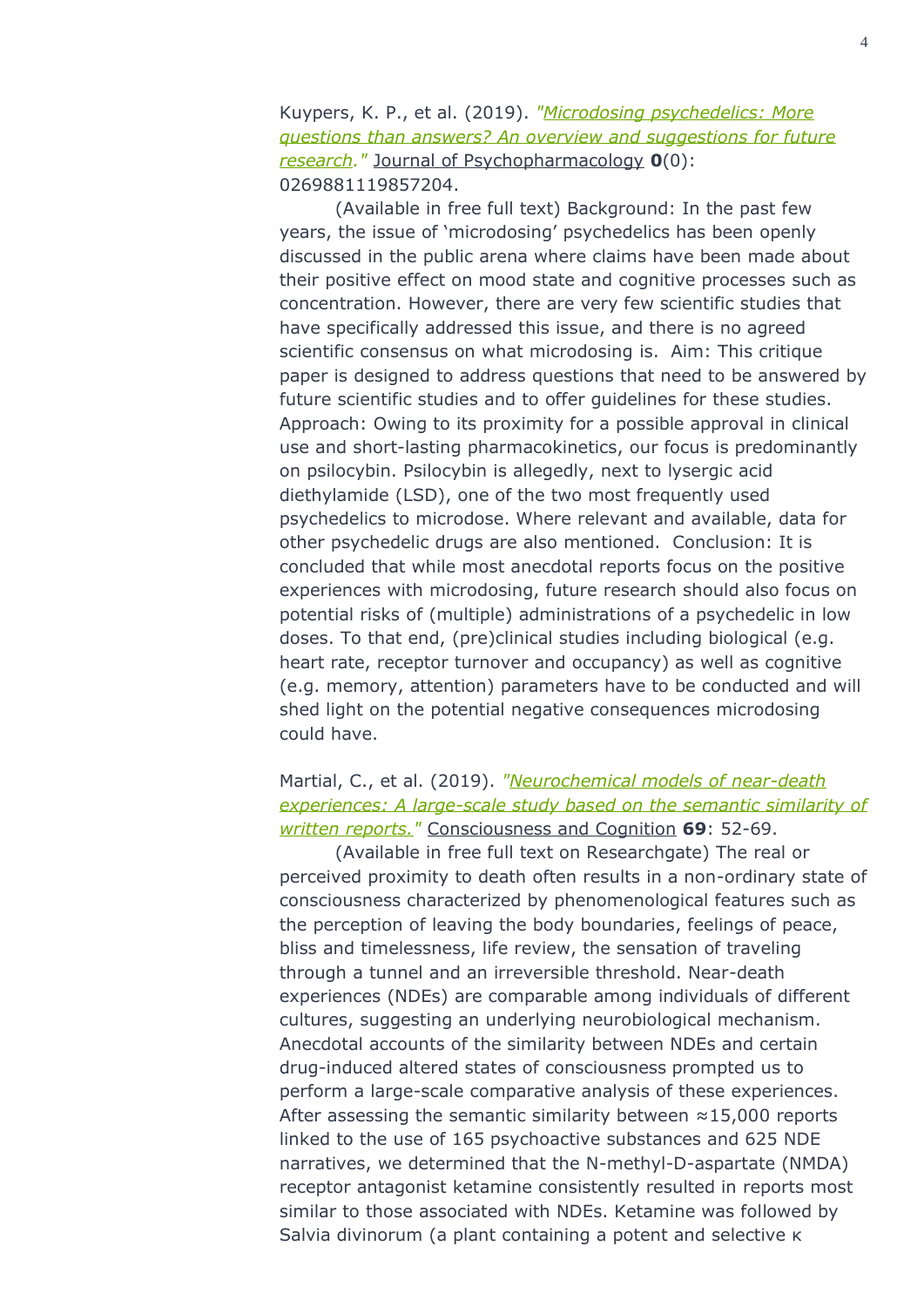receptor agonist) and a series of serotonergic psychedelics, including the endogenous serotonin 2A receptor agonist N,N-Dimethyltryptamine (DMT). This similarity was driven by semantic concepts related to consciousness of the self and the environment, but also by those associated with the therapeutic, ceremonial and religious aspects of drug use. Our analysis sheds light on the longstanding link between certain drugs and the experience of "dying", suggests that ketamine could be used as a safe and reversible experimental model for NDE phenomenology, and supports the speculation that endogenous NMDA antagonists with neuroprotective properties may be released in the proximity of death. [See *<https://tinyurl.com/y2tomvf6>* for helpful BPS Research Digest discussion of this paper].

## Muttoni, S., et al. (2019). *["Classical psychedelics for the treatment](http://www.sciencedirect.com/science/article/pii/S0165032719309127)  [of depression and anxiety: A systematic review.](http://www.sciencedirect.com/science/article/pii/S0165032719309127)"* J Affect Disord **258**: 11-24.

*"psychedelics appear to be effective in significantly reducing symptoms of depression and anxiety and are welltolerated."*

Background Depression and anxiety are prevalent psychiatric disorders that carry significant morbidity. Pharmacological and psychosocial interventions are used to manage these conditions, but their efficacy is limited. Recent interest into the use of psychedelic-assisted therapy using ayahuasca, psilocybin or lysergic acid diethylamide (LSD) may be a promising alternative for patients unresponsive to traditional treatments. This review aims to determine the efficacy and tolerability of psychedelics in the management of resistant depression. Methods Clinical trials investigating psychedelics in patients with depression and/or anxiety were searched via MEDLINE, EMBASE and PsychINFO. Efficacy was assessed by measuring symptom improvement from baseline, and tolerability was evaluated by noting the incidence and type of adverse effects reported. Risk of bias was assessed. Results Seven studies, with 130 patients, were analysed in this review. Three were conducted in patients with depression, two in patients with anxiety and two in patients with both. In a supportive setting, ayahuasca, psilocybin, and LSD consistently produced immediate and significant anti-depressant and anxiolytic effects that were endured for several months. Psychedelics were well-tolerated. The most common adverse effects were transient anxiety, short-lived headaches, nausea and mild increases in heart rate and blood pressure. Limitations At present, the number of studies on this subject is very limited; and the number of participating patients within these is also limited as the treatment under investigations is a relatively novel concept. Conclusions Though further evidence is required, psychedelics appear to be effective in significantly reducing symptoms of depression and anxiety and are welltolerated.

Russ, S. L., et al. (2019). *["Replication and extension of a model](https://doi.org/10.1007/s00213-019-05279-z)  [predicting response to psilocybin.](https://doi.org/10.1007/s00213-019-05279-z)"* Psychopharmacology.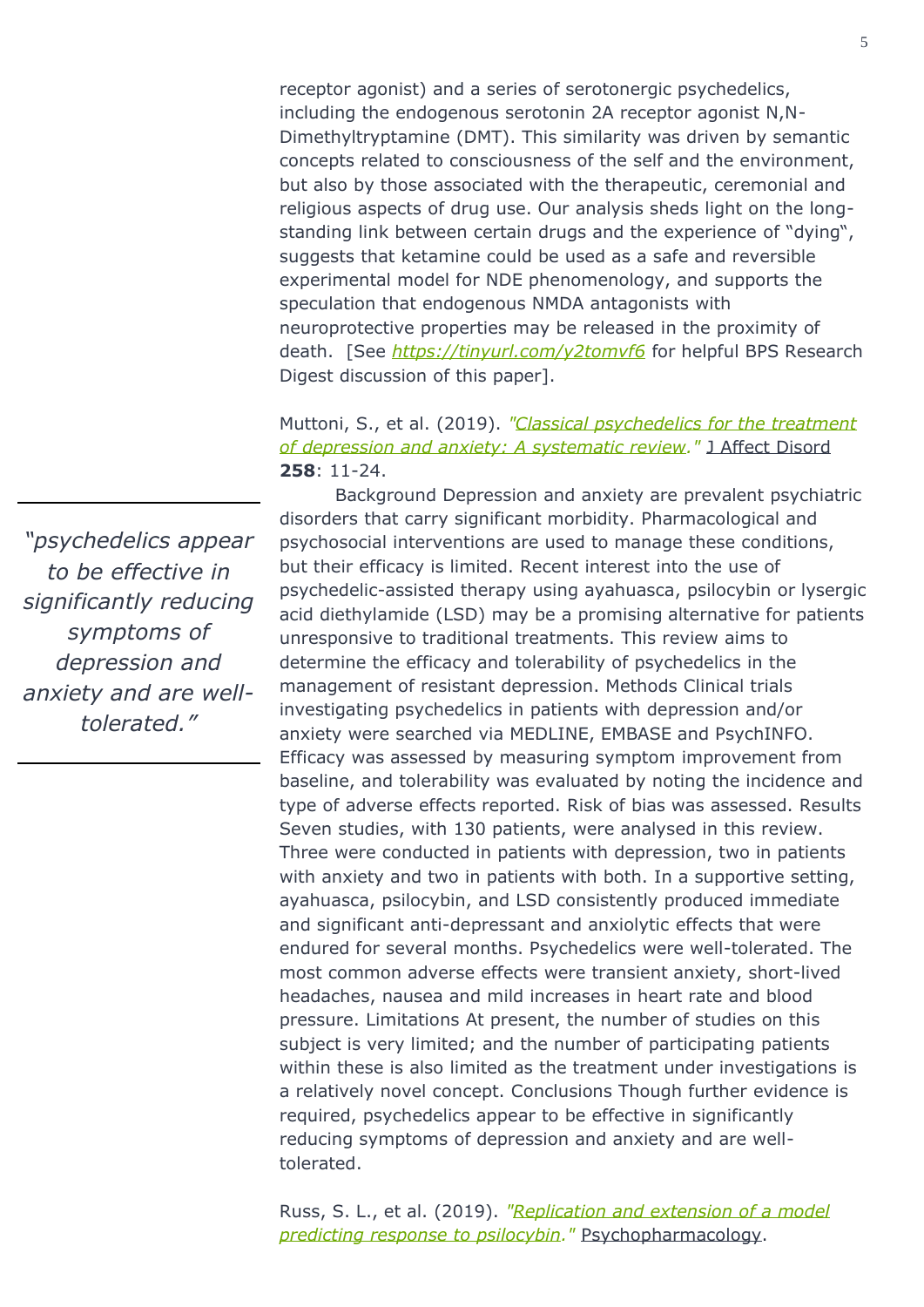Background Recent research demonstrated the potential of psychedelic drugs as treatment for depression and death-related anxiety and as an enhancement for well-being. While generally positive, responses to psychedelic drugs can vary according to traits, setting, and mental state (set) before and during ingestion. Most earlier models explain minimal response variation, primarily related to dosage and trust, but a recent study found that states of surrender and preoccupation at the time of ingestion explained substantial variance in mystical and adverse psilocybin experiences. Objectives The current study sought to replicate the previous model, extend the model with additional predictors, and examine the role of mystical experience on positive change. Method A hierarchical regression model was created with crowdsourced retrospective data from 183 individuals who had self-administered psilocybin in the past year. Scales explored mental states before, during, and after psilocybin ingestion, relying on open-ended memory prompts at each juncture to trigger recollections. Controlled drug administration was not employed. Results This study replicated the previous model, finding a state of surrender before ingestion a key predictor of optimal experience and preoccupation a key predictor of adverse experience. Additional predictors added to the explanatory power for optimal and adverse experience. The model supported the importance of mystical experiences to long-term change. Conclusion Mental states of surrender or preoccupation at the time of ingestion explain variance in mystical or adverse psilocybin experiences, and mystical experiences relate to long-term positive change. The capacity to recognize this optimal preparatory mental state may benefit therapeutic use of psilocybin in clinical settings.

## Smigielski, L., et al. (2019). *["Characterization and prediction of](https://doi.org/10.1038/s41598-019-50612-3)  [acute and sustained response to psychedelic psilocybin in a](https://doi.org/10.1038/s41598-019-50612-3)  [mindfulness group retreat.](https://doi.org/10.1038/s41598-019-50612-3)"* Scientific Reports **9**(1): 14914.

(Available in free full text) Meditation and psychedelics have played key roles in humankind's search for self-transcendence and personal change. However, neither their possible synergistic effects, nor related state and trait predictors have been experimentally studied. To elucidate these issues, we administered double-blind the model psychedelic drug psilocybin (315 μg/kg PO) or placebo to meditators (n = 39) during a 5-day mindfulness group retreat. Psilocybin increased meditation depth and incidence of positively experienced self-dissolution along the perception-hallucination continuum, without concomitant anxiety. Openness, optimism, and emotional reappraisal were predictors of the acute response. Compared with placebo, psilocybin enhanced post-intervention mindfulness and produced larger positive changes in psychosocial functioning at a 4-month follow-up, which were corroborated by external ratings, and associated with magnitude of acute selfdissolution experience. Meditation seems to enhance psilocybin's

*"Compared with placebo, psilocybin enhanced postintervention mindfulness and produced larger positive changes in psychosocial functioning at a 4 month follow-up, which were corroborated by external ratings."*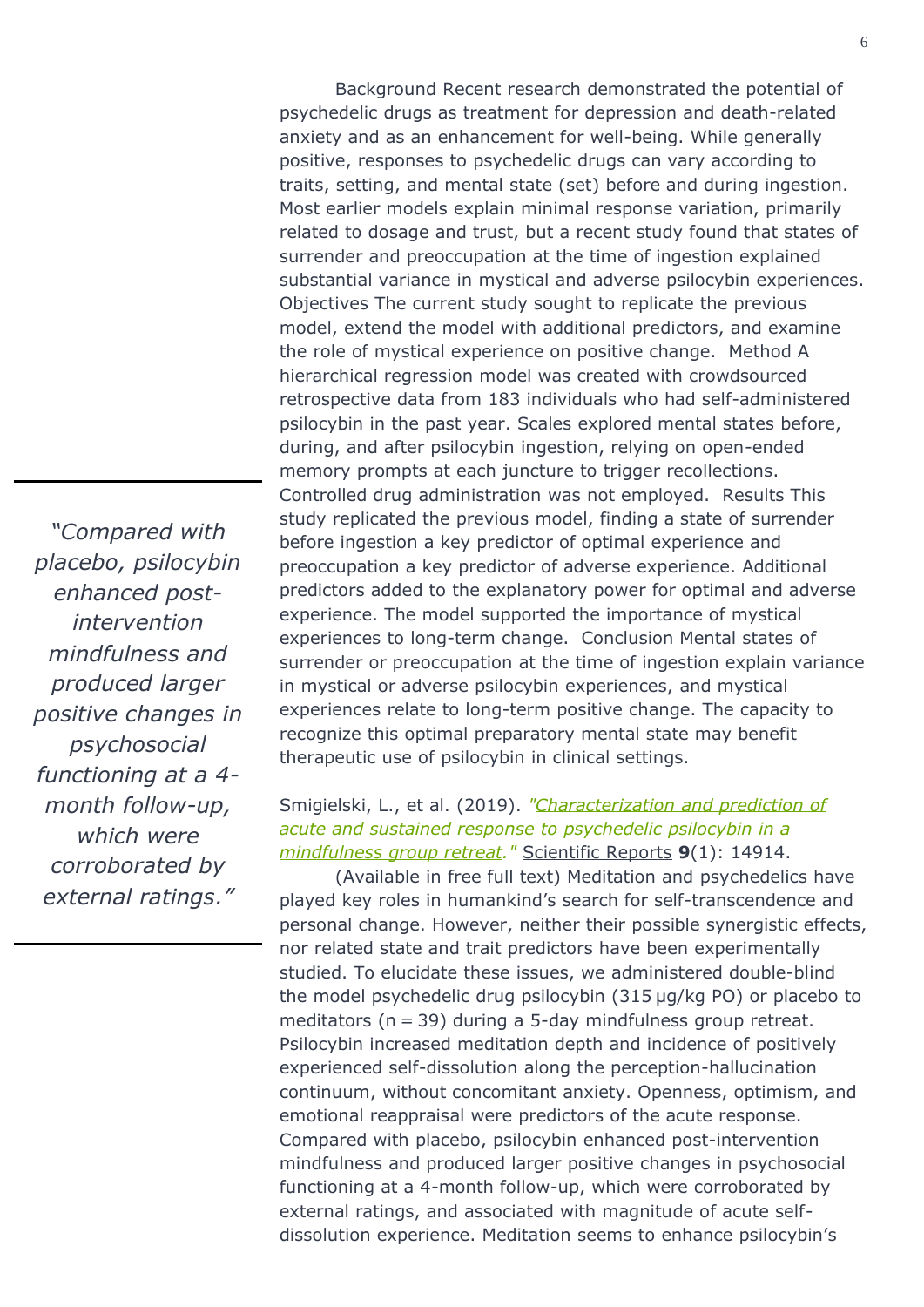positive effects while counteracting possible dysphoric responses. These findings highlight the interactions between nonpharmacological and pharmacological factors, and the role of emotion/attention regulation in shaping the experiential quality of psychedelic states, as well as the experience of selflessness as a modulator of behavior and attitudes. A better comprehension of mechanisms underlying most beneficial psychedelic experiences may guide therapeutic interventions across numerous mental conditions in the form of psychedelic-assisted applications. *[Note 315μg/kg is equivalent to about 22mg of psilocybin for a 70kg subject].*

## *PHP Scotland News*

A group of health professionals interested in the therapeutic potential of psychedelics has been meeting here in Scotland to discuss setting up a support network. Currently we see its main aims as *Education, Support & Outreach.* The plan is to provide education through a number of outlets, including this newsletter, a WhatsApp group, orientation & integration meetings, supervision, experience retreats in the Netherlands, lectures, articles, and a website. We're using the term 'health professionals' broadly to cover the numerous areas that research suggests psychedelics may be useful for – these include a variety of applications in counselling, psychotherapy & psychiatry, coaching, substance misuse, grief work, end of life care, meditation training, and positive psychology & wellbeing. Since most of our activities will be online (or in the Netherlands where psilocybin truffles are legal), health professional members are welcome to join from anywhere in the world, not just Scotland. We also plan to have a 'PHP friends' membership open to interested members of the general public. The annual membership fee is only £10, for which one gets access to the research updating WhatsApp group, the regular orientation/integration circle, this quarterly newsletter, and the option of applying for experience retreats in the Netherlands. For more details, email Dr James Hawkins at jh.edinburgh@gmail.com.

*A group of private donors has given \$17 million to start the Center for Psychedelic and Consciousness Research at Johns Hopkins Medicine.*

## *Other Developments*

### Hub (2019). *"[Johns Hopkins launches center for psychedelic](https://hub.jhu.edu/2019/09/04/hopkins-launches-psychedelic-center/)  [research](https://hub.jhu.edu/2019/09/04/hopkins-launches-psychedelic-center/)."* September 4.

A group of private donors has given \$17 million to start the Center for Psychedelic and Consciousness Research at Johns Hopkins Medicine, making it what's believed to be the first such research center in the U.S. and the largest research center of its kind in the world. "The center's establishment reflects a new era of research in therapeutics and the mind through studying this unique and remarkable class of pharmacological compounds," says *[Roland](https://www.hopkinsmedicine.org/profiles/results/directory/profile/1311852/roland-griffiths)  [Griffiths](https://www.hopkinsmedicine.org/profiles/results/directory/profile/1311852/roland-griffiths)*, the center's director and professor of behavioral biology in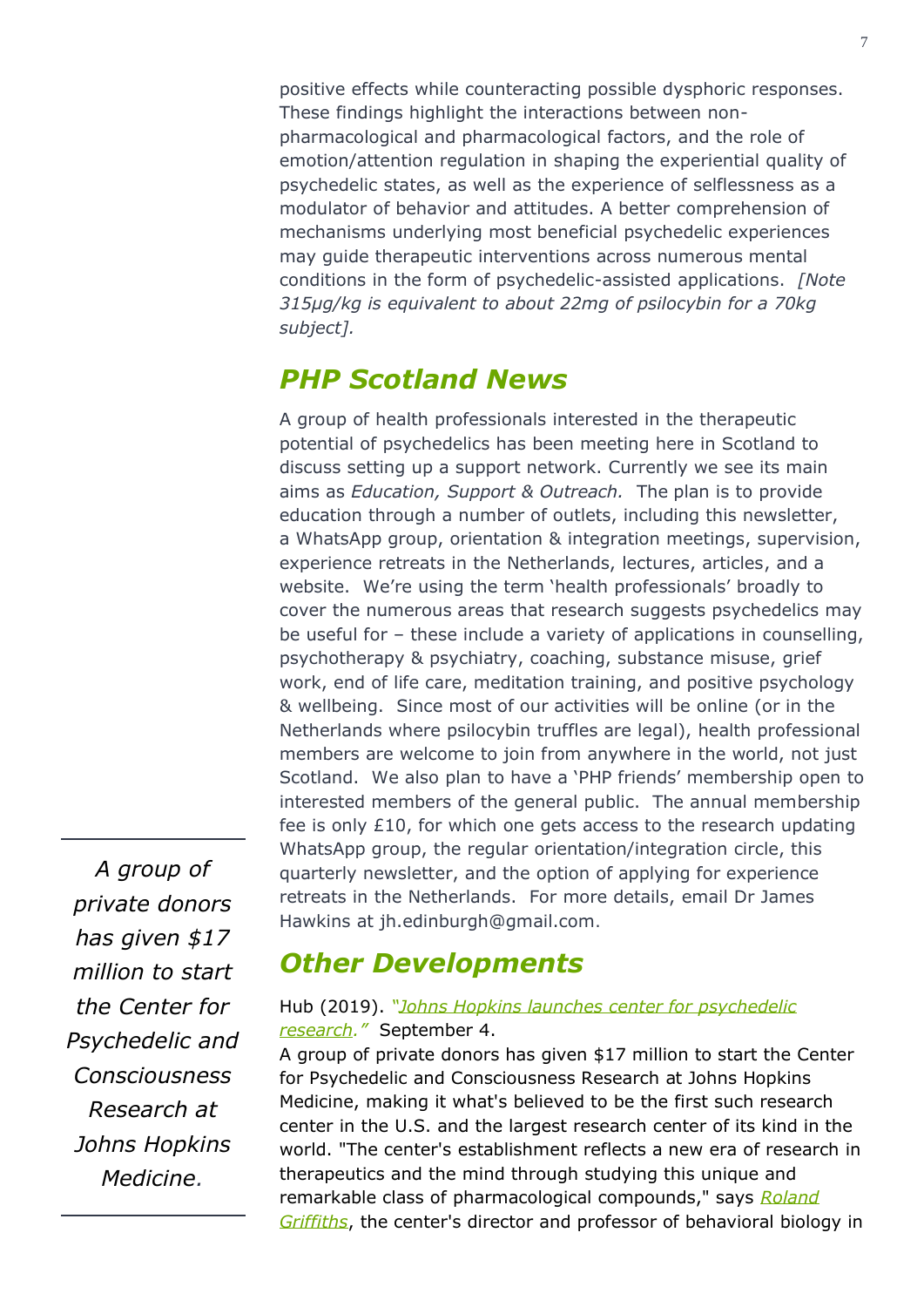the Department of Psychiatry and Behavioral Sciences and the Department of Neuroscience at the Johns Hopkins University School of Medicine. "In addition to studies on new therapeutics, we plan to investigate creativity and well-being in healthy volunteers that we hope will open up new ways to support human thriving."

Science Review Team (2019). *"[Chicago follows Oakland, introduces](https://psychedelicreview.com/chicago-follows-oakland-decriminalizes-psychedelic-plants/)  [resolution to decriminalize psychedelic plants](https://psychedelicreview.com/chicago-follows-oakland-decriminalizes-psychedelic-plants/)."* Psychedelic Science Review, October 19.

Last night, the City of Chicago became the latest US city to introduce a resolution that would effectively decriminalize psychedelic plants and fungi. Members of Chicago's Committee on Health and Human Relations unanimously voted (50-0) on "A Resolution supporting Entheogenic Plant practice, declaring that the investigation and arrest of individuals involved with the Adult Use of Entheogenic Plants on the Federal Schedule 1 List be amongst the lowest priority for the City of Chicago and the Chicago Police Department…" Chicago's effort follows in the footsteps of *[Denver](https://psychedelicreview.com/new-results-show-denvers-magic-mushroom-measure-passing/)* and *[Oakland](https://psychedelicreview.com/event/oakland-ca-decriminalizes-the-cultivation-and-possession-of-some-psychedelics/)*, two other large US cities which passed similar measures earlier this year.

The Idler (2019). *"[The science of psychedelics with Dr Robin](https://www.idler.co.uk/product/the-science-of-psychedelics/)  [Carhart-Harris](https://www.idler.co.uk/product/the-science-of-psychedelics/)."* It costs £42 to take this 3-hour, 6-lesson online course.

Compass Pathways (2019). *["The safety and efficacy of psilocybin in](https://clinicaltrials.gov/ct2/show/NCT03775200?intr=%22Psilocybin%22&draw=4&rank=21)  [participants with treatment resistant depression \(P-TRD\).](https://clinicaltrials.gov/ct2/show/NCT03775200?intr=%22Psilocybin%22&draw=4&rank=21)"* Clinicaltrials.gov.

This dose-ranging, multi-centre study is looking at the effects of low, medium & high doses of psilocybin for 216 subjects suffering from treatment-resistant depression. This record gives contact details for the various centres involved (including Bristol, London, Manchester & Newcastle). Estimated study completion date is June '20.

## Usona (2019). *["A randomized, double-blind, support-of-concept](https://clinicaltrials.gov/ct2/show/NCT03866174)  [phase 2 study of single-dose psilocybin for major depressive](https://clinicaltrials.gov/ct2/show/NCT03866174)  [disorder \(MDD\).](https://clinicaltrials.gov/ct2/show/NCT03866174)"* Clinicaltrials.gov.

The FDA have granted psilocybin a second breakthrough therapy designation for this study: Eighty participants, ages 21 to 65, who meet Diagnostic and Statistical Manual of Mental Disorders (DSM-5) criteria for major depressive disorder (MDD) will be stratified by study site and randomized with a 1-to-1 allocation under double-blind conditions to receive a single 25 mg oral dose of psilocybin or a single 100 mg oral dose of niacin. Niacin will serve as an active placebo. The purpose of this study is to evaluate the potential efficacy of a single 25 mg oral dose of psilocybin for MDD compared to the active placebo in otherwise medically-healthy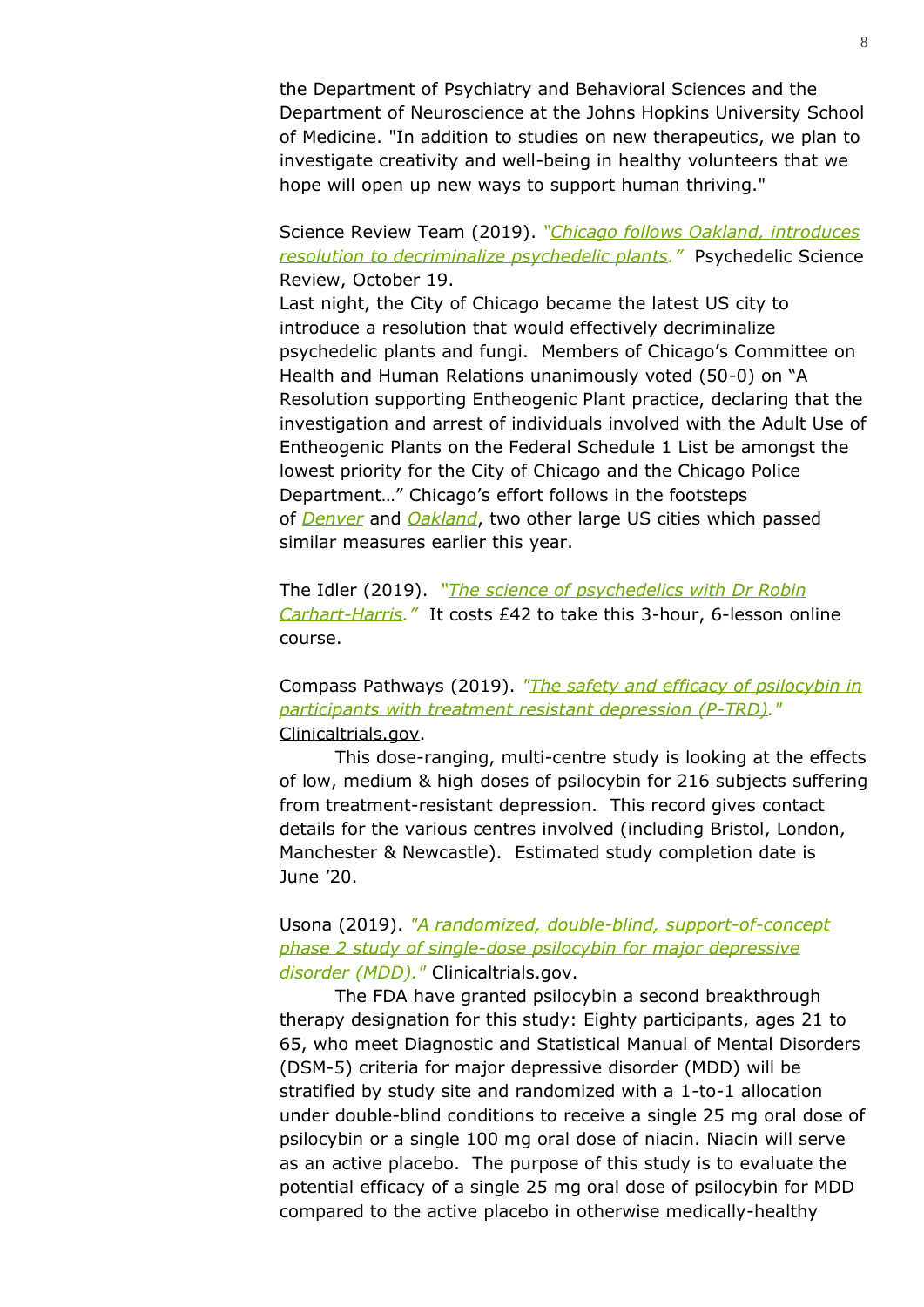participants, assessed as the difference between groups in changes in depressive symptoms from Baseline to Day 8 post-dose.

#### Iacobucci, G. (2019). *["Tackling drug deaths in Scotland: five](https://www.bmj.com/content/bmj/367/bmj.l6878.full.pdf)  [minutes with . . . Emilia Crighton.](https://www.bmj.com/content/bmj/367/bmj.l6878.full.pdf)"* BMJ **367**: l6878.

The public health consultant explains why reducing the number of deaths from substance misuse must be an urgent government priority "We know that in Scotland we have a public health emergency related to drugs. The public health minister, Joe Fitzpatrick, has mentioned this and has said that he wants to amend the Drugs Misuse Act to facilitate interventions. Every single day, three people in Scotland die because of an overdose, which is an absolute disgrace. These are real people that are affected, somebody's son, daughter, or friend. We contemplate, we talk about failing people's human rights, but we don't seem to do what should be done. There is a stigma that people face, but there is hope. There's research coming from Liverpool University that shows that, on the back of the work done in Glasgow, the discourse around drug deaths has slightly changed, with it now being seen more as a public health problem. There are meaningful things that can be done. We can provide the first aid—naloxone—where people actually are, administered by peers, the police, and others; that's something that can be done today without any additional legislation. We can put in place services to treat people that actually take drugs — so, expanding the full range of opiate replacement treatment. And then there are supervised injecting facilities which we need to go ahead with. To make that happen the Lord Advocate (the chief legal officer of the Scottish government) must waiver operators from prosecution. We have to decriminalise drug possession. There are some sections of society that get it. Glasgow has fully bought into it, but the Scottish government was slow to come on board. We call for immediate action to allow supervised drug taking facilities to operate. The experience with Portugal has completely changed things. They decriminalised possession and they see harm reduction and participating in treatment as the key element. They have seen massive changes and reductions in drug related deaths."

*"The UK's drugs policy has "gone backwards" in the past 10 years, representing a "litany of failure," a former chief adviser to the government has said."*

#### Wise, J. (2019). *["Drug policy in UK has regressed in past decade,](https://www.bmj.com/content/bmj/367/bmj.l6323.full.pdf)  [says former chief adviser.](https://www.bmj.com/content/bmj/367/bmj.l6323.full.pdf)"* BMJ **367**: l6323.

The UK's drugs policy has "gone backwards" in the past 10 years, representing a "litany of failure," a former chief adviser to the government has said. David Nutt was speaking at an event to mark the 10th anniversary of his dismissal as chair of the Advisory Council on the Misuse of Drugs. Nutt, professor of neuropsychopharmacology at Imperial College London, was sacked after stating that ecstasy and LSD were less dangerous than alcohol. His dismissal led to several other council members resigning and an outcry from leading scientists. Just a few weeks